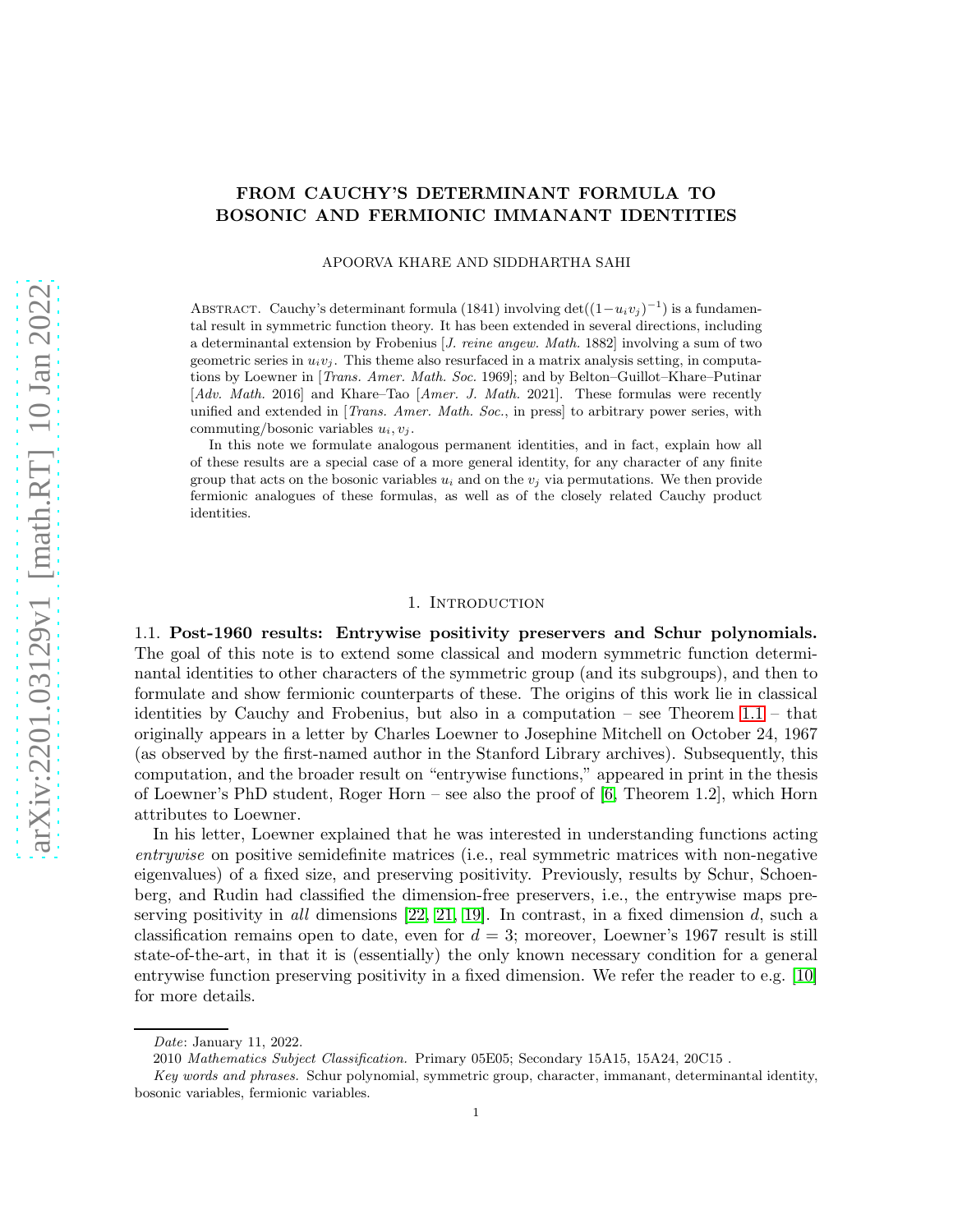This work begins by isolating from Loewner's positivity/analysis result, the following algebraic calculation. Fix an integer  $n \geq 2$ ; given a matrix  $A = (a_{ij})$ , here and below  $f[A]$ denotes the matrix with  $(i, j)$ -entry  $f(a_{ij})$ .

<span id="page-1-0"></span>**Theorem 1.1** (Loewner). Suppose  $f : \mathbb{R} \to \mathbb{R}$  is a smooth function,  $n \geq 2$ , and  $\mathbf{u} \in \mathbb{R}^n$ . Define the determinant function

$$
\Delta : \mathbb{R} \to \mathbb{R}, \qquad t \mapsto \det(f(tu_i u_j))_{i,j=1}^n = \det f[tuu^T].
$$

Then  $\Delta(0) = \cdots = \Delta^{n \choose 2} - 1(0) = 0$ , and the next derivative is

<span id="page-1-1"></span>
$$
\Delta^{\binom{n}{2}}(0) = \binom{\binom{n}{2}}{1, 2, \dots, n-1} \prod_{i < j} (u_j - u_i)^2 \cdot f(0) f'(0) \cdots f^{(n-1)}(0). \tag{1.1}
$$

In particular, if  $f(t)$  is a convergent power series  $\sum_{n\geqslant 0} f_n t^n$ , then within a suitable radius of convergence,

$$
\Delta(t) = t^{\binom{n}{2}} \prod_{i < j} (u_j - u_i)^2 \cdot f_0 f_1 \cdots f_{n-1} + \text{ higher order terms.}
$$

The first term on the right-hand side of Equation [\(1.1\)](#page-1-1) is a multinomial coefficient, and the reader will recognize the next product as the square of a Vandermonde determinant for the matrix with entries  $u_i^{n-j}$  $i^{n-j}$ ,  $1 \leq i, j \leq n$ . What the reader may find harder to recognize is that Equation [\(1.1\)](#page-1-1) contains a "hidden" Schur polynomial (these are defined presently) in the variables  $u_i$ : the simplest of them all,  $s_{(0,...,0)}(\mathbf{u}) = 1$ . In particular, if one goes even one derivative beyond Loewner's stopping point, one immediately uncovers other, nontrivial Schur polynomials. This is stated precisely in Theorem [1.2.](#page-2-0)

The presence of the lurking (simplest) Schur polynomial in [\(1.1\)](#page-1-1) was suspected owing to very recent sequels to Loewner's matrix positivity result. First with Belton–Guillot–Putinar [\[2\]](#page-10-5) and then with Tao [\[11\]](#page-10-6), the first-named author found (the first) examples of polynomial maps with at least one negative coefficient, which preserve positivity in a fixed dimension when applied entrywise. These papers uncovered novel connections between polynomials that entrywise preserve positivity and Schur polynomials, and in particular, obtained expansions for det  $f[tuv^T]$  in terms of Schur polynomials, for all polynomials  $f(t)$ . This suggested revisiting the general case due to Loewner (in slightly greater generality, as above: for det  $f[tuv^T]$ ).

1.2. Pre-1900 results: Cauchy and Frobenius. We now go back in history and remind the reader of the first such determinantal identities involving Schur polynomials. Recall the well-known Cauchy determinant identity [\[3\]](#page-10-7), [\[16,](#page-10-8) Chapter I.4, Example 6]: if B is the  $n \times n$ matrix with entries  $(1 - u_i v_j)^{-1} = \sum_{M \geq 0} (u_i v_j)^M$  for variables  $u_i, v_j$  with  $1 \leqslant i, j \leqslant n$ , then

<span id="page-1-2"></span>
$$
\det B = V(\mathbf{u})V(\mathbf{v})\sum_{\mathbf{m}} s_{\mathbf{m}}(\mathbf{u})s_{\mathbf{m}}(\mathbf{v}),\tag{1.2}
$$

where  $V(\mathbf{u})$  for a finite tuple  $\mathbf{u} = (u_i)_{i \geq 1}$  denotes the "Vandermonde determinant"  $\prod_{i < j} (u_j u_i$ ), and the sum runs over all partitions **m** with at most n parts. Here, a partition **m** =  $(m_1, \ldots, m_n)$  simply means a weakly decreasing sequence of nonnegative integers  $m_1 \geqslant \cdots \geqslant$  $m_n \geqslant 0$ ; and we use Cauchy's definition [\[9\]](#page-10-9) for the Schur polynomial  $s_m(\mathbf{v})$ , namely,

$$
s_{\mathbf{m}}(v_1,\ldots,v_n) := \frac{\det(v_j^{m_i+n-i})_{i,j=1}^n}{\det(v_j^{n-i})_{i,j=1}^n}.
$$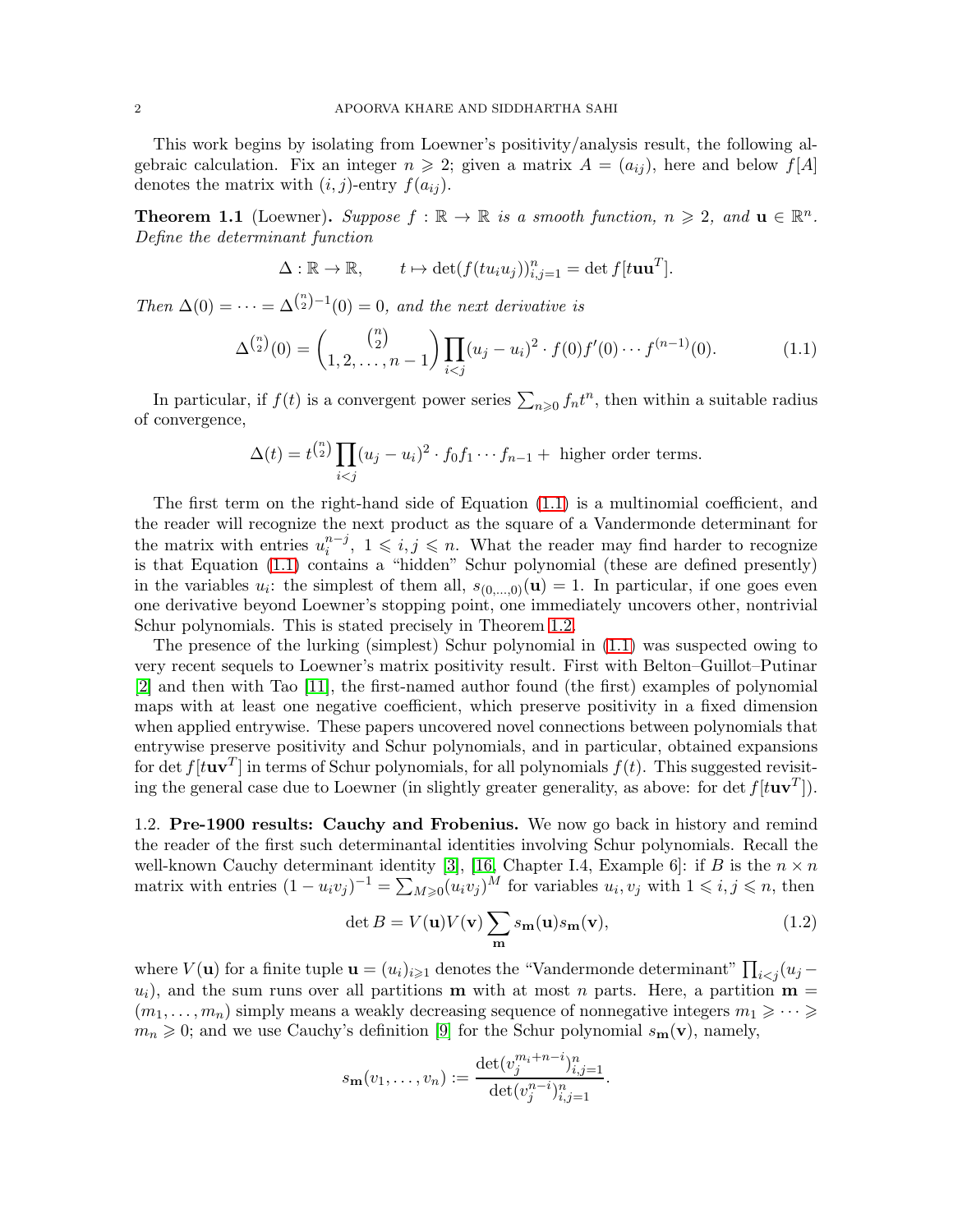(This definition differs from that in the literature, e.g. in [\[16\]](#page-10-8).) Here and below, we restrict to *n* arguments  $v_j$ , to go with the *n* exponents  $m_i$ .

See also [\[14,](#page-10-10) Section 5] and the references therein, as well as [\[7,](#page-10-11) [8,](#page-10-12) [12,](#page-10-13) [13,](#page-10-14) [15,](#page-10-15) [16\]](#page-10-8) for other determinantal identities involving symmetric functions.

As discussed in Section [1.1,](#page-0-0) in this paper we focus on the specific form of the determinant in [\(1.2\)](#page-1-2), i.e. where one applies to all  $u_i v_j$  some power series (Equation (1.2) considers the case of  $f(x) = 1/(1-x) = \sum_{M \geq 0} x^M$ , and then computes the determinant. For instance, if  $f(x)$ has fewer than n monomials then  $f[\mathbf{u}\mathbf{v}^T]$  is a sum of fewer than n rank-one matrices, hence is singular. (For more general polynomials – as mentioned above – the formula was worked out in  $[11]$  $[11]$  $[11]$ .) Another such formula was shown by Frobenius  $[4]$ , in fact in greater generality.<sup>1</sup> The formula appears in Rosengren–Schlosser [\[18,](#page-10-17) Corollary 4.7] as well, as a consequence of their Theorem 4.4; and it implies a more general determinantal identity than [\(1.2\)](#page-1-2), with  $(1 - cx)/(1 - x)$  replacing  $1/(1 - x)$  and the sum again running over all partitions with at most  $n$  parts:

$$
\det \left( \frac{1 - cu_i v_j}{1 - u_i v_j} \right)_{i,j=1}^n
$$
\n
$$
= V(\mathbf{u}) V(\mathbf{v}) (1 - c)^{n-1} \left( \sum_{\mathbf{m} \,:\, m_n = 0} s_{\mathbf{m}}(\mathbf{u}) s_{\mathbf{m}}(\mathbf{v}) + (1 - c) \sum_{\mathbf{m} \,:\, m_n > 0} s_{\mathbf{m}}(\mathbf{u}) s_{\mathbf{m}}(\mathbf{v}) \right).
$$
\n(1.3)

1.3. The present work. Given the many precursors listed above, it is natural to seek a more general identity, i.e. the expansion of det  $f[\mathbf{u}\mathbf{v}^T]$ , where  $f[\mathbf{u}\mathbf{v}^T]$  is the entrywise application of an arbitrary (formal) power series f to the rank-one matrix  $\mathbf{u}\mathbf{v}^T = (u_i v_j)_{i,j=1}^n$ . This question was recently answered by the first-named author – including additional special cases – again in the context of matrix positivity preservers.

<span id="page-2-0"></span>**Theorem 1.2** (Khare, [\[10\]](#page-10-4)). Fix a commutative unital ring R and let t be an indeterminate. Let  $f(t) := \sum_{M\geqslant 0} f_M t^M \in R[[t]]$  be an arbitrary formal power series. Given vectors  $\mathbf{u}, \mathbf{v} \in R^n$ for some  $n \geq 1$ , we have:

$$
\det f[t\mathbf{u}\mathbf{v}^T] = V(\mathbf{u})V(\mathbf{v})\sum_{M\geqslant 0} t^{M+\binom{n}{2}} \sum_{\mathbf{m}=(m_1,\dots,m_n)\,\vdash M} s_{\mathbf{m}}(\mathbf{u})s_{\mathbf{m}}(\mathbf{v})\prod_{i=1}^n f_{m_i+n-i},\qquad(1.4)
$$

where  $\mathbf{m} \vdash M$  means that  $\mathbf{m}$  is a partition whose components sum to M.

The goal of this short note is to show that these identities hold more generally – not just for determinants, but also e.g. for permanents. Thus we show below:

Theorem 1.3. With notation as in Theorem [1.2,](#page-2-0) we have:

perm 
$$
f[tuv^T] = \frac{1}{n!} \sum_{\mathbf{m} \in \mathbb{Z}_{\geq 0}^n} t^{m_1 + \dots + m_n} \operatorname{perm}(\mathbf{u}^{\circ \mathbf{m}}) \operatorname{perm}(\mathbf{v}^{\circ \mathbf{m}}) \prod_{i=1}^n f_{m_i},
$$

where  $\mathbf{v}^{\text{om}} := (v_j^{m_i})$  (and similarly for  $\mathbf{u}^{\text{om}}$ ), and  $\mathbf{m} \geq 0$  is interpreted coordinatewise.

We show this result as well as Theorem [1.2](#page-2-0) by a common proof. In fact we go beyond permanents: we provide such an identity for an arbitrary character of an arbitrary subgroup of  $S_n$ . Thus, our proof differs from the approach in [\[10\]](#page-10-4), and proceeds via group representation

<span id="page-2-1"></span><sup>1</sup>Here one uses theta functions and obtains elliptic Frobenius–Stickelberger–Cauchy determinant (type) identities; see also [\[1,](#page-10-18) [5\]](#page-10-19).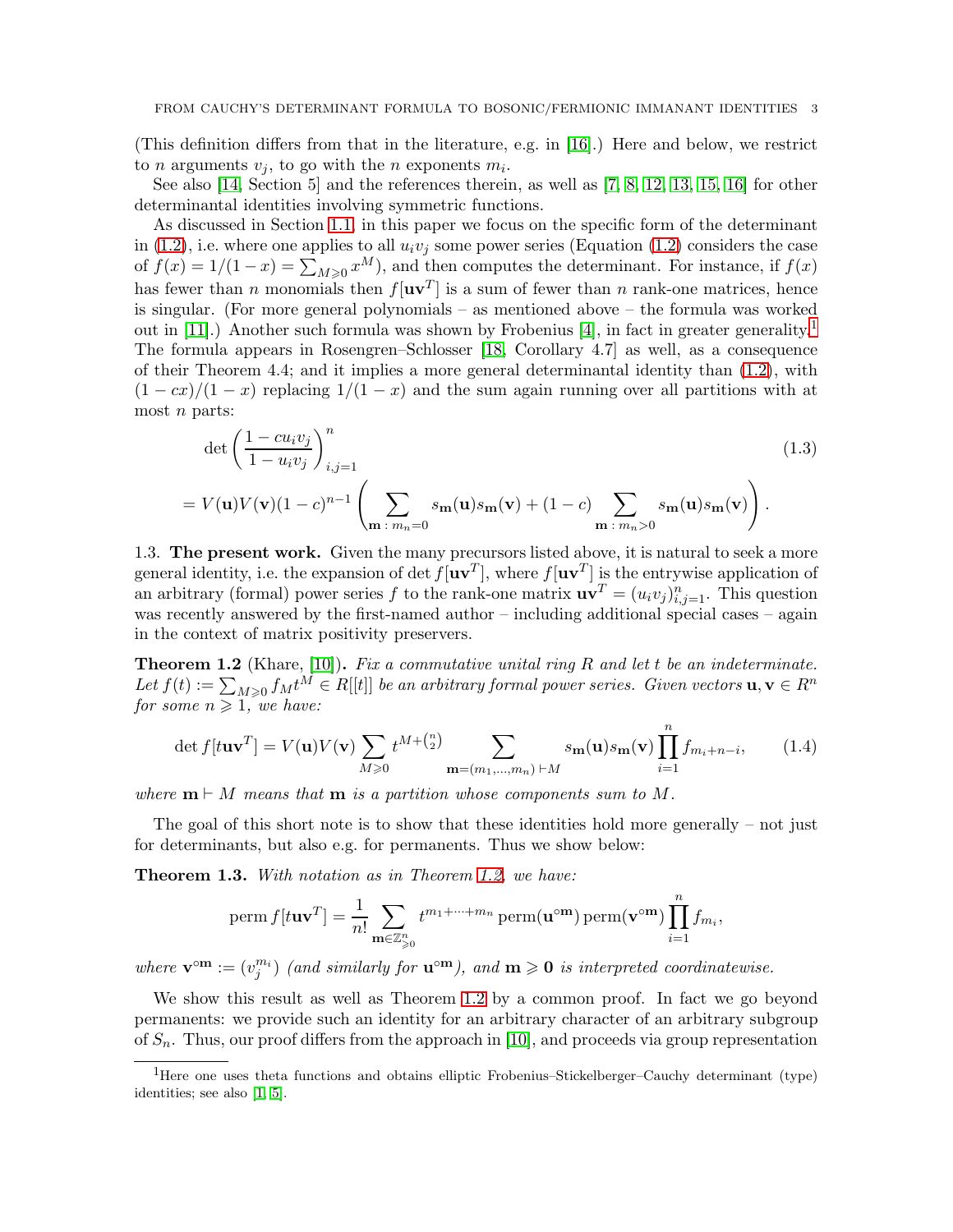|                          |                         | Even (bosonic) variables   Odd (fermionic) variables |
|--------------------------|-------------------------|------------------------------------------------------|
| Determinant (for $S_n$ ) | $(2.2)$ (see [10])      | (3.3)                                                |
| Permanent (for $S_n$ )   | (2.3)                   | (3.5)                                                |
| Arbitrary immanants      |                         |                                                      |
| for subgroups of $S_n$   | (2.1)                   | (3.2)                                                |
| (Bi)Product identities   | $(3.6)$ (see e.g. [16]) | (3.7)                                                |

theory. We then produce a fermionic analogue of the bosonic immanant "master identity," in which the variables  $u_i$  anti-commute, as do the  $v_i$ . For quick references, these identities are summarized in the following table.

Table 1. The first three rows provide formulas for an arbitrary formal power series applied entrywise to the matrix  $tuv = (tu_iv_j)_{i,j=1}^n$ . The fourth row computes the product of  $(1 - u_i v_j)^{-1}$  or of  $(1 + u_i v_j)$ . Two of these formulas can be found in earlier literature, see [\[10,](#page-10-4) [16\]](#page-10-8).

## 2. Immanant identities for bosonic variables

Fix an integer  $n \geq 1$  and a unital commutative subring R. Suppose  $u_1, \ldots, u_n, v_1, \ldots, v_n$ are commuting variables, and we consider a power series  $f(t) \in R[[t]]$ . As above, define  $f[tuv^T]$  to be the  $n \times n$  matrix with entries  $f(tuv_j)$ .

Our goal in this section is to derive a generalization of Theorem [1.2](#page-2-0) to any character immanant for an arbitrary finite subgroup  $G \subset S_n$ , provided that R contains the coefficients of f and the character values. For simplicity, we assume  $|G|$  is a unit in R.

Corresponding to every irreducible complex character  $\chi$  of G, recall one has the "minimal" idempotent in the group algebra

$$
e_{\chi} := \frac{\chi(1)}{|G|} \sum_{g \in G} \chi(g)g^{-1} \in RG.
$$

We can now state the promised generalization of Theorem [1.2](#page-2-0) to all subgroups  $G \leq S_n$ and characters  $\chi$  of G:

<span id="page-3-1"></span>**Theorem 2.1.** Fix an integer  $n \geq 1$ , a subgroup  $G \subset S_n$ , and an irreducible character  $\chi$  of G. Then for  $f \in \mathbb{C}[[t]]$  an arbitrary formal power series, and t an indeterminate, one has:

<span id="page-3-0"></span>
$$
e_{\chi}(\mathbf{u}) \prod_{i=1}^{n} f(tu_i v_i) = e_{\overline{\chi}}(\mathbf{v}) \prod_{i=1}^{n} f(tu_i v_i) = \sum_{\mathbf{m} \in \mathbb{Z}_{\geq 0}^n} t^{|\mathbf{m}|} f_{\mathbf{m}} \cdot e_{\chi}(\mathbf{u})(\mathbf{u}^{\mathbf{m}}) \cdot e_{\overline{\chi}}(\mathbf{v})(\mathbf{v}^{\mathbf{m}}), \qquad (2.1)
$$

where the indeterminate t keeps track of the  $\mathbb{Z}_{\geq 0}$ -grading, we use the multi-index notation

$$
\mathbf{m} = (m_1, \dots, m_n), \quad |\mathbf{m}| = m_1 + \dots + m_n, \quad f_\mathbf{m} := \prod_i f_{m_i}, \quad \mathbf{u}^\mathbf{m} := \prod_i u_i^{m_i}, \quad \mathbf{v}^\mathbf{m} := \prod_i v_i^{m_i},
$$

and  $m \geqslant 0$  is interpreted coordinatewise.

<span id="page-3-2"></span>**Remark 2.2.** Let R be a unital commutative subring of C containing the values  $\chi(q)$ ,  $q \in G$ , and let  $f(t) = \sum_{m\geq 0} f_m t^m \in R[[t]]$  be arbitrary. Then [\(2.1\)](#page-3-0) holds over R, upon multiplying throughout by  $|G|^2$ .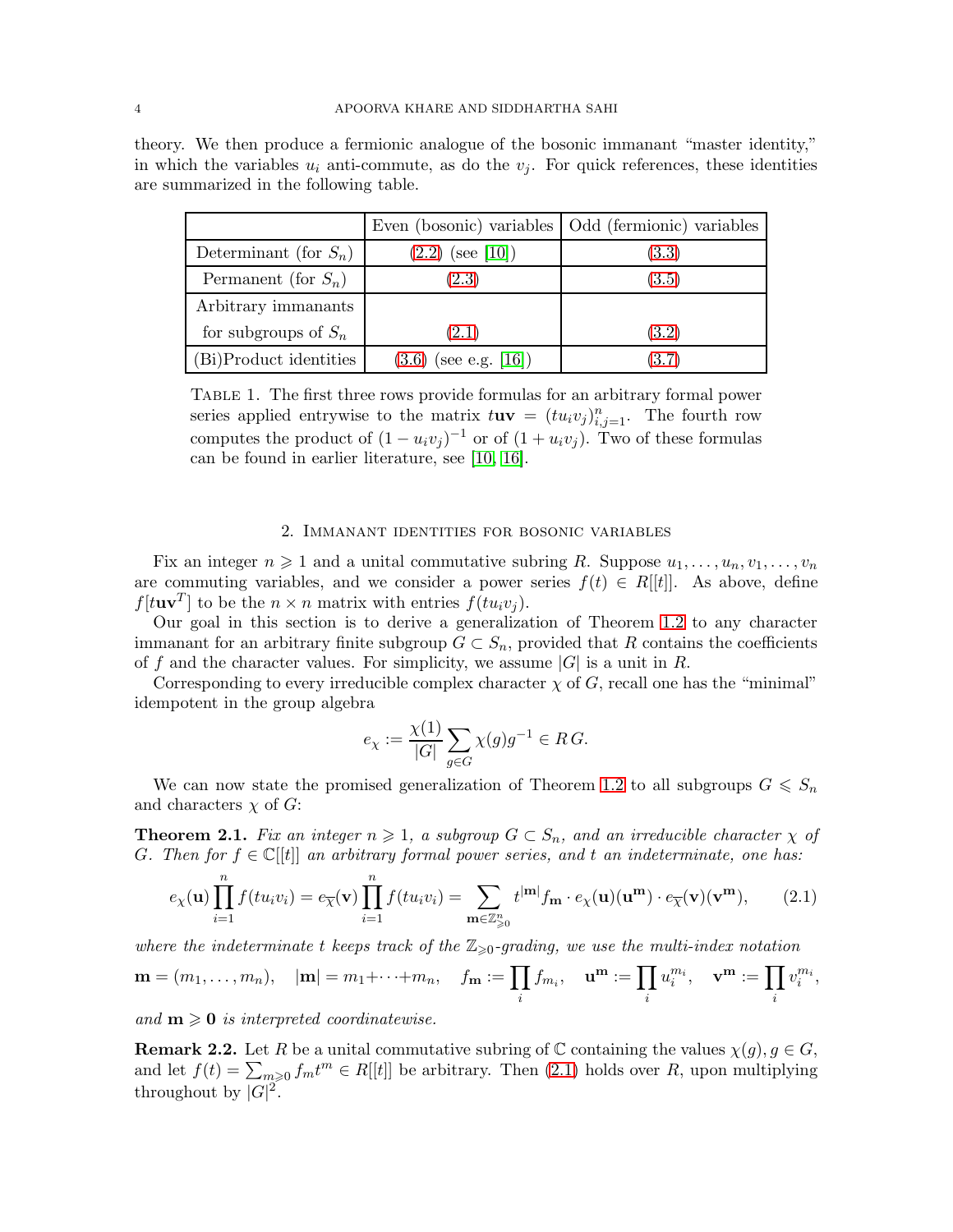Observe that special cases of Equation [\(2.1\)](#page-3-0) yield Cauchy's determinantal formula, its analogue for permanents and immanants (for the power series  $f_0(t) = 1/(1-t)$ ), and their generalizations to arbitrary power series. E.g. for  $\chi$  the sign and trivial representation respectively (and  $G = S_n$  for  $n \ge 2$ ), and multiplying both sides by  $|G| = n!$ , the G-immanant has an "orthogonal" expansion, respectively:

$$
\det f[t\mathbf{u}\mathbf{v}^T] = V(\mathbf{u})V(\mathbf{v}) \sum_{\mathbf{m}\in\mathbb{Z}_{\geqslant 0}^n, \mathbf{m} \text{ non-increasing}} t^{|\mathbf{m}| + {n \choose 2}} \prod_{i=1}^n f_{m_i + n - i} \cdot s_{\mathbf{m}}(\mathbf{u}) s_{\mathbf{m}}(\mathbf{v}), \quad (2.2)
$$

perm 
$$
f[tuv^T] = \frac{1}{n!} \sum_{\mathbf{m} \in \mathbb{Z}_{\geqslant 0}^n} t^{|\mathbf{m}|} f_{\mathbf{m}} \cdot \text{perm}(u^{\circ \mathbf{m}}) \text{perm}(v^{\circ \mathbf{m}})
$$
 (2.3)

<span id="page-4-0"></span>
$$
\sum_{\mathbf{m}\in\mathbb{Z}_{\geqslant0}^n,\ \mathbf{m}\ \text{non-increasing}} t^{|\mathbf{m}|} |\text{Stab}_{S_n}(\mathbf{m})| f_{\mathbf{m}} \cdot m_{\mathbf{m}}(\mathbf{u}) m_{\mathbf{m}}(\mathbf{v}),\tag{2.4}
$$

for an arbitrary formal power series  $f(t)$ . (Here  $m_{\mathbf{m}}(\mathbf{u})$  denotes the monomial symmetric polynomial.) Though the denominator  $n!$  occurs in the intermediate computations in both formulas, it does not occur in the final forms as above, so in fact these equalities hold in an arbitrary commutative ring.

*Proof of Theorem [2.1.](#page-3-1)* We begin with an arbitrary power series  $f(t) = \sum_{m\geqslant 0} f_m t^m \in R[[t]]$ , for  $t$  an indeterminate, and assert the equation

<span id="page-4-2"></span><span id="page-4-1"></span>
$$
\prod_{i=1}^{n} f(tu_i v_i) = \sum_{\mathbf{m} \in \mathbb{Z}_{\geqslant 0}^n} t^{|\mathbf{m}|} f_{\mathbf{m}} \mathbf{u}^{\mathbf{m}} \mathbf{v}^{\mathbf{m}}.
$$
\n(2.5)

Notice that Equation [\(2.5\)](#page-4-2) is (a) obvious, and (b) precisely the sought-for identity (Equa-tion [\(2.1\)](#page-3-0)) corresponding to the trivial group  $G = \{1\} \subset S_n$ .

We now return to the original setting of a general subgroup  $G \subset S_n$  acting on the  $u_i$  and on the  $v_j$  by permutations – and an irreducible (complex) character  $\chi$  of G. We first make sense of the space in which to consider  $(2.5)$  and to act on it by  $G$ . In what follows, we "forget" the role of t, since it merely counts the total degree in the  $u_i, v_j$ .

Let  $M^0$  denote the free finite-rank R-module with basis  $\{u_1, \ldots, u_n, v_1, \ldots, v_n\}$ , where the superscript in  $M^0$  signifies that the variables  $u_i, v_j$  are even (bosonic), hence commute pairwise. In particular, G acts on the basis elements  $u_i$  and separately on the  $v_i$ , by permuting coordinates, so that  $G \times G$  acts on  $M^0$ , hence on  $\text{Sym}_R^{\bullet}(M^0)$ . Moreover, this action stabilizes each graded component  $\text{Sym}_R^d(M^0)$  for  $d \geqslant 0$ .

We next recall the Euler operators, which are algebra derivations

$$
\mathcal{E}_{\mathbf{u}} = \sum_{i} u_i \partial_{u_i}, \ \mathcal{E}_{\mathbf{v}} = \sum_{j} v_j \partial_{v_j} : \operatorname{Sym}^{\bullet}_R(M^0) \longrightarrow \operatorname{Sym}^{\bullet}_R(M^0)
$$

defined via:

=

 $\mathscr{E}_{\mathbf{u}}(\mathbf{u}^{\mathbf{m}}) = |\mathbf{m}|\mathbf{u}^{\mathbf{m}}, \qquad \mathscr{E}_{\mathbf{v}}(\mathbf{v}^{\mathbf{m}}) = |\mathbf{m}|\mathbf{v}^{\mathbf{m}},$ 

Notice that [\(2.5\)](#page-4-2) holds in the  $G \times G$ -submodule ker $(\mathscr{E}_{\mathbf{u}} - \mathscr{E}_{\mathbf{v}}) \subset \text{Sym}^{\bullet}_R(M^0)$ . (In "coordinates," this is the subalgebra generated by  $\{u_i v_j : 1 \leq i, j \leq n\}.$ 

With this setting in place, we now apply the idempotents  $e_\chi(\mathbf{u})$  and  $e_{\overline{\chi}}(\mathbf{v})$  to the above equation [\(2.5\)](#page-4-2) – inside the  $G \times G$ -module ker( $\mathscr{E}_{\mathbf{u}} - \mathscr{E}_{\mathbf{v}}$ ).<sup>[2](#page-4-3)</sup> Notice that both operations yield equal expressions on the left-hand side by reindexing, since  $\chi(g^{-1}) = \overline{\chi(g)} \,\forall g \in G$ .

<span id="page-4-3"></span><sup>&</sup>lt;sup>2</sup>If  $G = S_n$ , then this precisely yields the corresponding immanant of the matrix  $f[tuv^T]$ .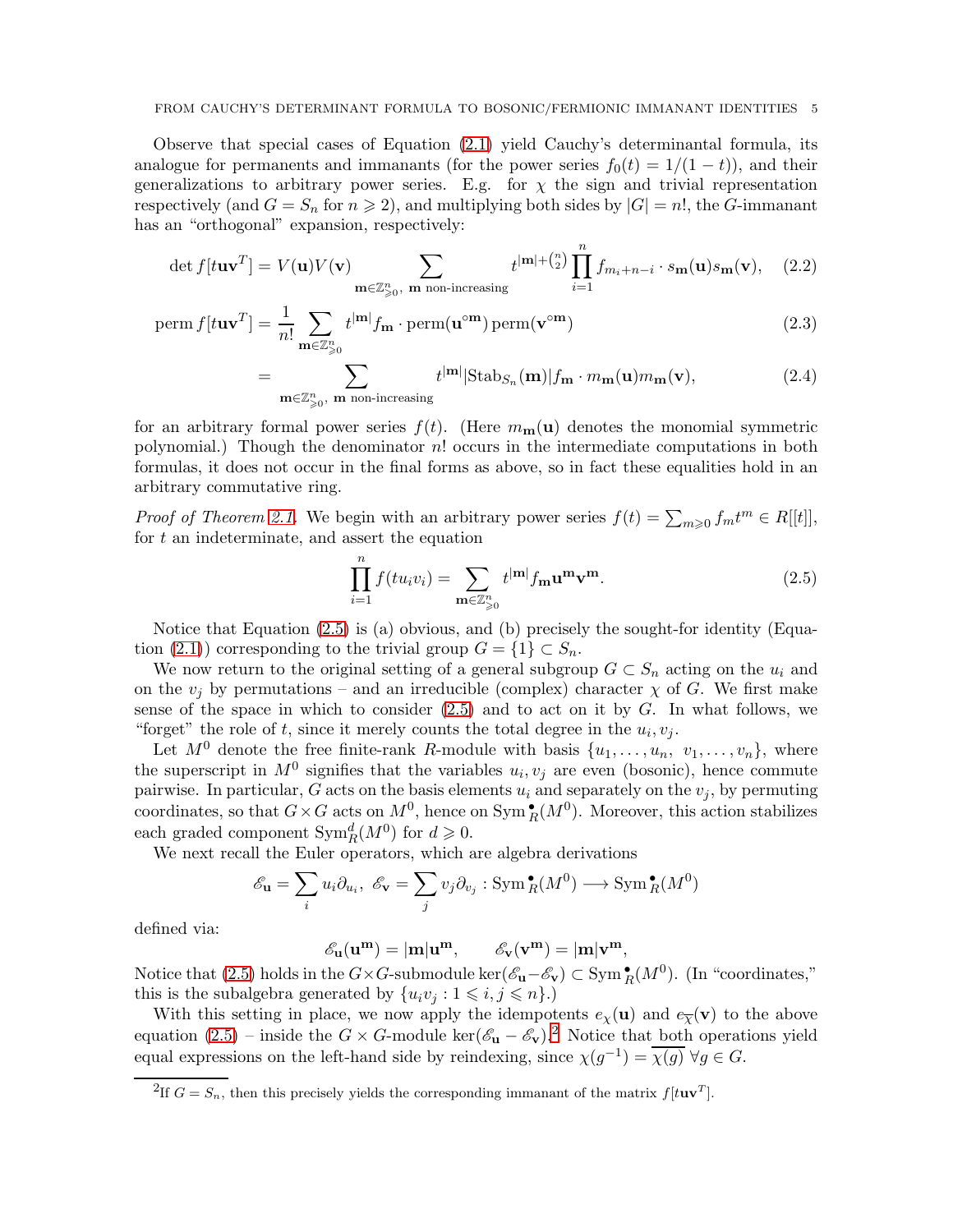This implies that both operations yield the same result on the right-hand side of [\(2.5\)](#page-4-2) as *well.* As a consequence,  $e_{\chi}(\mathbf{u}) \cdot e_{\overline{\psi}}(\mathbf{v}) = 0$  when acting on [\(2.5\)](#page-4-2), for  $\chi \neq \psi$ .

Now the key observation is that applying either  $e_\chi(\mathbf{u})$  or  $e_{\overline{\chi}}(\mathbf{v})$  to the left-hand side of [\(2.5\)](#page-4-2) is the same as applying  $e_\chi(\mathbf{u}) \cdot e_{\overline{\chi}}(\mathbf{v})$ , since

$$
e_{\chi}(\mathbf{u})\prod_{i=1}^n f(tu_iv_i) = e_{\chi}(\mathbf{u})^2 \prod_{i=1}^n f(tu_iv_i) = e_{\overline{\chi}}(\mathbf{v}) \cdot e_{\chi}(\mathbf{u}) \prod_{i=1}^n f(tu_iv_i).
$$

Therefore, the same observation applies to the right-hand side of  $(2.5)$  – which yields the result.  $\square$ 

#### 3. Immanant identities for fermionic variables

Theorem [2.1](#page-3-1) holds in the case of even/bosonic variables, i.e., where the  $u_i, v_j$  all commute among themselves. Our next result is an "odd"/fermionic analogue of Theorem [2.1,](#page-3-1) in which the  $u_i$  and  $v_j$  pairwise anti-commute:  $u_i u_j = -u_j u_i$ , and similarly for  $v_i, v_j$  and for  $u_i, v_j$ . Throughout this section, we will assume that the ground field has characteristic not 2.

Now note that  $u_j^2 = v_j^2 = 0 \forall j \geq 1$  (since the ground field has characteristic not 2); thus without loss of generality,  $f(t) = f_0 + f_1 t$  is linear, and so the fermionic analogue of Equation  $(2.5)$  is

<span id="page-5-0"></span>
$$
\prod_{j=1}^{n} f(tu_jv_j) = \sum_{J \subset [n]} (-1)^{\binom{|J|}{2}} f_0^{n-|J|} (f_1 t)^{|J|} \mathbf{u}^J \mathbf{v}^J,
$$
\n(3.1)

where  $[n] := \{1, \ldots, n\}$ , and we use the notation

$$
\mathbf{u}^J = \prod_{j \in J} u_j, \quad \mathbf{v}^J = \prod_{j \in J} v_j.
$$

As in the case of even variables (and forgetting the role of  $t$ ), Equation [\(3.1\)](#page-5-0) takes place inside the alternating algebra, or more precisely, inside the  $G \times G$ -module

$$
\ker(\mathscr{E}_{\mathbf{u}} - \mathscr{E}_{\mathbf{v}}) \subset \wedge_R^{\bullet}(M^1),
$$

where  $M^1$  is the free R-module with R-basis  $\{u_1, \ldots, u_n, v_1, \ldots, v_n\}$ , and  $\mathscr{E}_\mathbf{u}, \mathscr{E}_\mathbf{v}$  are derivations of the algebra  $\wedge_R^{\bullet}(M^1)$ . Now applying  $e_\chi(\mathbf{u})$  or  $\underline{e}_{\overline{\chi}}(\mathbf{v})$  to the left-hand side of Equa-tion [\(3.1\)](#page-5-0) yields the same expression, since  $\chi(g^{-1}) = \overline{\chi(g)}$  for all  $g \in G$ . This implies the same result on the right-hand sides too. In fact, this can be computed directly – applying  $e_{\chi}(\mathbf{u})$  to the right-hand side yields:

$$
\frac{\chi(1)}{|G|} \sum_{J \subset [n], g \in G} (-1)^{\binom{|J|}{2}} f_0^{n-|J|} (f_1 t)^{|J|} \chi(g) \mathbf{u}^{g^{-1}(J)} \mathbf{v}^J
$$
\n
$$
= \frac{\chi(1)}{|G|} \sum_{J \subset [n], g \in G} (-1)^{\binom{|J|}{2}} f_0^{n-|J|} (f_1 t)^{|J|} \chi(g) \mathbf{u}^J \mathbf{v}^{g(J)}
$$
\n
$$
= \frac{\overline{\chi}(1)}{|G|} \sum_{J \subset [n], g \in G} (-1)^{\binom{|g(J)|}{2}} f_0^{n-|g(J)|} (f_1 t)^{|g(J)|} \overline{\chi}(g^{-1}) \mathbf{u}^J \mathbf{v}^{g(J)},
$$

where the first equality is explained after  $(3.4)$  below. Reindexing this final expression using  $J \rightsquigarrow g(J) =: K$ , we obtain precisely  $e_{\overline{\chi}}(\mathbf{v})$  applied to the right-hand side.

Now since  $e_\chi(\mathbf{u}), e_\chi(\mathbf{v})$  are idempotents, this implies the sought-for "fermionic" immanant identity: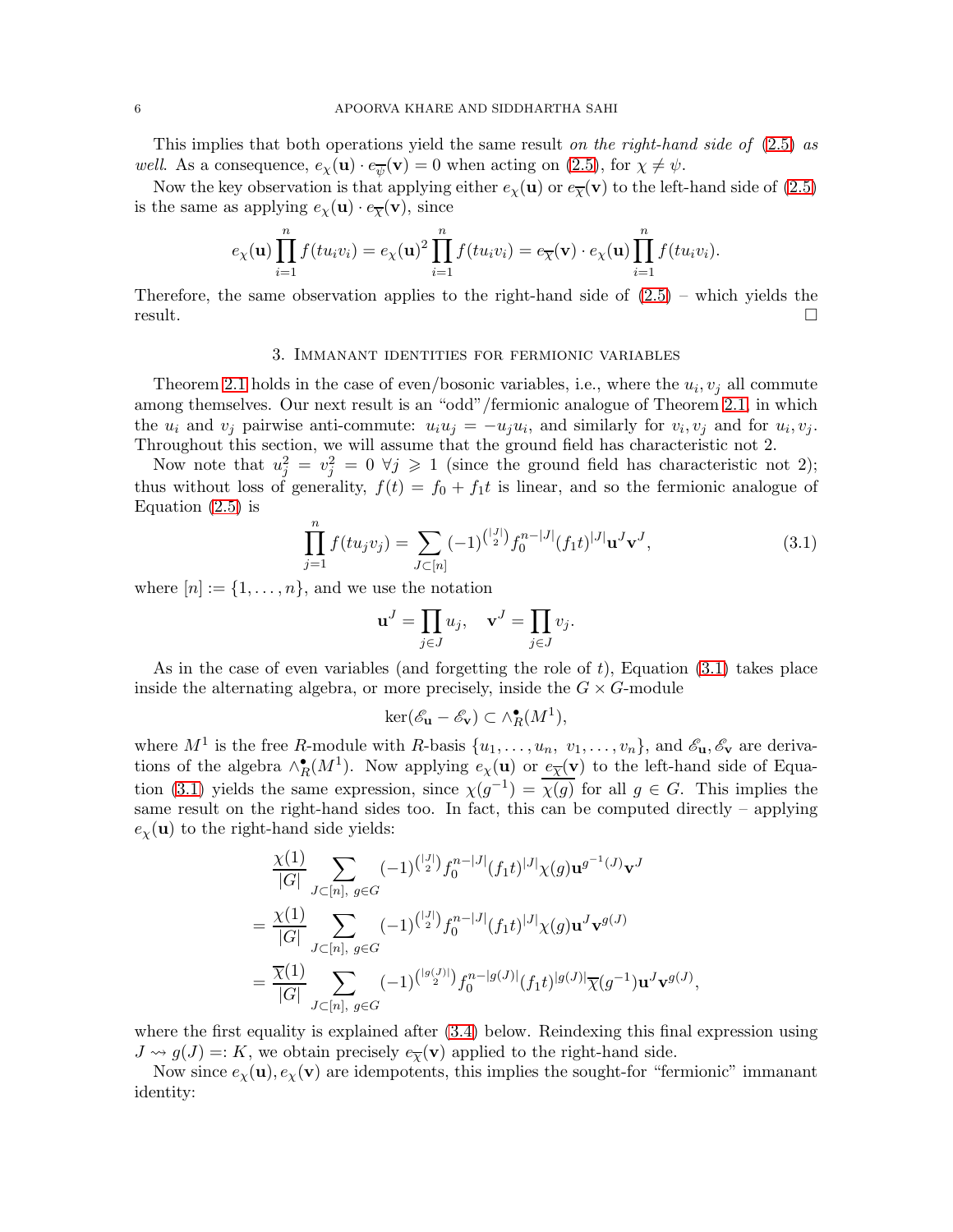**Theorem 3.1.** Fix an integer  $n \geq 1$ , a subgroup  $G \subset S_n$ , and an irreducible character  $\chi$ of G. Working with fermionic variables  $u_i, v_j$ , and for  $f \in \mathbb{C}[[t]]$  an arbitrary formal power series with t an indeterminate, one has:

<span id="page-6-1"></span>
$$
e_{\chi}(\mathbf{u}) \prod_{j=1}^{n} f(tu_j v_j) = e_{\overline{\chi}}(\mathbf{v}) \prod_{j=1}^{n} f(tu_j v_j) = \sum_{J \subset [n]} (-1)^{\binom{|J|}{2}} f_0^{n-|J|} (f_1 t)^{|J|} e_{\chi}(\mathbf{u})(\mathbf{u}^J) \cdot e_{\overline{\chi}}(\mathbf{v})(\mathbf{v}^J).
$$
\n(3.2)

Once again, Remark [2.2](#page-3-2) applies here, so that the result holds over other rings as well.

**Example 3.2.** As above, a prominent case is that of  $G = S_n$  and  $\chi$  the sign representation. In this case, one can work over an arbitrary unital commutative integral domain  $R$  (say with characteristic not 2). Since  $x_{ij} := u_i v_j$  is still an even variable for all  $1 \leq i, j \leq n$ , the  $x_{ij}$ commute pairwise and so one can expand the determinant along any row or column. The expansion turns out to involve only the two largest powers of t:

<span id="page-6-3"></span>**Proposition 3.3.** Fix a unital commutative integral domain R of characteristic not 2, and an integer  $n \geq 2$ . Given odd variables  $u_i, v_j$  for  $1 \leq i, j \leq n$  as above, we have:

<span id="page-6-0"></span>
$$
\det(f_0 + f_1 t u_i v_j)_{i,j=1}^n
$$
\n
$$
= t^n (-1)^{\binom{n}{2}} n! f_1^n \cdot u_1 \cdots u_n \cdot v_1 \cdots v_n
$$
\n
$$
+ t^{n-1} (-1)^{\binom{n-1}{2}} (n-1)! f_0 f_1^{n-1} \cdot \sum_{i=1}^n (-1)^{i-1} u_1 \cdots \widehat{u_i} \cdots u_n \cdot \sum_{j=1}^n (-1)^{j-1} v_1 \cdots \widehat{v_j} \cdots v_n.
$$
\n(3.3)

Remark 3.4. Notice that this case is not immediately connected to the even-variable case, since if one specializes the equation in [\(2.2\)](#page-4-0) to  $G = S_n$ ,  $\chi$  the sign representation, and  $f(t) = f_0 + f_1 t$ , then already for  $n \geq 3$  the sum in [\(2.2\)](#page-4-0) is empty, so we simply get zero there.

Proof of Proposition [3.3.](#page-6-3) The expansion of the determinant yields an nth degree polynomial in t. Moreover, by multi-additivity (in all rows/columns), the determinant equals the sum of  $2^n$  determinants of  $n \times n$  matrices – in each of which, every row either contains all constantterm entries or all linear-term entries. Now it is clear that if  $0 \leq i \leq n-2$ , then every such determinant that contributes to the  $t^i$  coefficient, contains two rows equal to  $(1,\ldots,1)$  – and hence vanishes.

We next compute the coefficient of the  $t^n$  term. This is precisely one determinant – that of the matrix  $(f_1 u_i v_j)_{i,j=1}^n$ . Expanding this as a sum over permutations, we obtain

<span id="page-6-2"></span>
$$
f_1^n \sum_{\sigma \in S_n} (-1)^{\ell(\sigma)} u_1 v_{\sigma(1)} \cdots u_n v_{\sigma(n)} = (-1)^{\binom{n}{2}} f_1^n \cdot u_1 \cdots u_n \cdot \sum_{\sigma \in S_n} (-1)^{\ell(\sigma)} v_{\sigma(1)} \cdots v_{\sigma(n)}, \quad (3.4)
$$

where  $\ell(\sigma)$  denotes the (Coxeter) length of the permutation  $\sigma$  in terms of the generators  $(i \; i+1) \in S_n$ .

Consider any summand  $v_{\sigma(1)} \cdots v_{\sigma(n)}$ . To convert this into  $v_1 \cdots v_n$  involves carrying out a sequence of flips, or transpositions, corresponding to precisely the pairs  $(i, j)$  such that  $1 \leq i < j \leq n$  and  $\sigma(i) > \sigma(j)$ . This number is precisely the *inversion statistic* inv( $\sigma$ ), and it is well-known to equal the length  $\ell(\sigma)$ . Each such flip contributes a factor of  $-1$ , so

$$
\det(f_1u_iv_j)_{i,j=1}^n = (-1)^{\binom{n}{2}} f_1^n \cdot u_1 \cdots u_n \cdot n! v_1 \cdots v_n.
$$

Finally, we study the coefficient of  $t^{n-1}$ . This corresponds to all determinants with precisely one row  $f_0(1,\ldots,1)$  and all other rows containing linear terms  $f_1 t u_{i'} v_{j'}$ . Expand this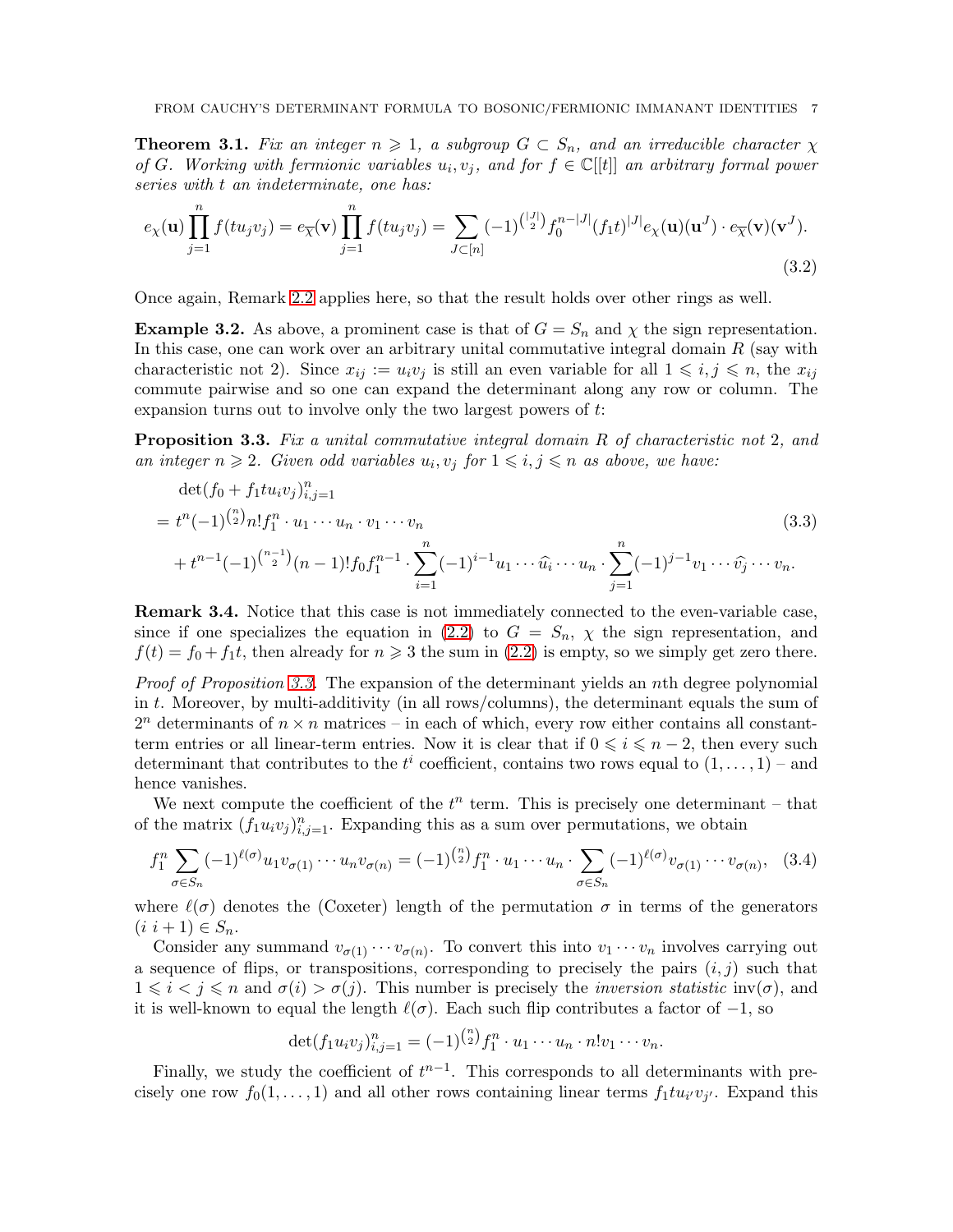determinant along the row  $f_0(1, \ldots, 1)$ ; say this occurs in the *i*th row. The *j*th term of this expansion is precisely a determinant of the form considered in the preceding paragraph, but of order  $n-1$ . Hence it equals

$$
f_0 \cdot (-1)^{i+j} t^{n-1} \cdot (-1)^{\binom{n-1}{2}} (n-1)! f_1^{n-1} \cdot u_1 \cdots \widehat{u_i} \cdots u_n \cdot v_1 \cdots \widehat{v_j} \cdots v_n.
$$

Summing this over all entries j, and then over all rows i, we obtain the coefficient of  $t^{n-1}$  to be precisely the claimed expression. This concludes the proof.  $\Box$ 

Akin to the determinant, one also has a formula for the permanent:

<span id="page-7-1"></span>**Proposition 3.5.** Fix a unital commutative integral domain R and an integer  $n \geq 2$ . Given odd variables  $u_i, v_j$  for  $1 \leqslant i, j \leqslant n$  as above, we have:

<span id="page-7-0"></span>perm
$$
(f_0 + f_1 t u_i v_j)_{i,j=1}^n = n! f_0^n + (n-1)! f_0^{n-1} f_1 t (u_1 + \cdots + u_n) (v_1 + \cdots + v_n).
$$
 (3.5)

In a sense, this is a "mirror image" of the formula in Proposition [3.3.](#page-6-3)

Proof. We compute the Laplace expansion of the permanent: this is a sum over terms

$$
\prod_{j=1}^{n} (f_0 + f_1 t u_j v_{\sigma(j)}), \qquad \sigma \in S_n.
$$

The constant terms (in t) all add up to  $n!f_0^n$ , and the linear terms in t add up to:

$$
f_0^{n-1} f_1 t \cdot \sum_{\sigma \in S_n} \sum_{j=1}^n u_j v_{\sigma(j)} = f_0^{n-1} f_1 t \cdot \sum_{j=1}^n u_j \sum_{\sigma \in S_n} v_{\sigma(j)},
$$

which yields the desired linear term.

It remains to show that all higher-order terms in t vanish. To see why, fix  $2 \leq k \leq n$  and consider the coefficient of  $t^k$ , which equals

$$
f_0^{n-k}(f_1t)^k \cdot \sum_{\sigma \in S_n} \sum_{\mathbf{j} \in {n \choose k}} \prod_{l=1}^k u_{j_l} v_{\sigma(j_l)} = f_0^{n-k}(f_1t)^k \cdot \sum_{\sigma \in S_n} \sum_{\mathbf{j} \in {n \choose k}} (-1)^{\binom{k}{2}} \prod_{l=1}^k u_{j_l} \prod_{l=1}^k v_{\sigma(j_l)},
$$

where the inner summation in either expression runs over k-tuples  $\mathbf{j} = (1 \leq j_1 < \cdots < j_k \leq$ n). Now interchanging the two sums, it suffices to show that for odd variables  $v_{j_1}, \ldots, v_{j_k}$ with  $1 \leq j_1 < \cdots < j_k \leq n$ , we have:

$$
\sum_{\sigma \in S_n} \prod_{l=1}^k v_{\sigma(j_l)} = 0.
$$

To see why this holds, notice that this sum can be split into sub-summations over the subsets of permutations  $T(\mathbf{i}) := \{ \sigma \in S_n : \{ \sigma(j_1), \ldots, \sigma(j_k) \} = \{ i_1, \ldots, i_k \} \}$ , where  $\mathbf{i} \subset \mathbf{j}$  $\{1, \ldots, n\}$  is a fixed k-tuple. Note that each  $T(i)$  has size precisely  $k!(n-k)!$ . Moreover,

$$
\sum_{\sigma \in S_n} \prod_{l=1}^k v_{\sigma(j_l)} = (n-k)! \sum_{g \in S_k} \prod_{l=1}^k v_{g(i_l)},
$$

and by the discussion following [\(3.4\)](#page-6-2), the product-term in the summand equals precisely  $(-1)^{\mathrm{inv}(g)} \prod_{l=1}^k v_{i_l}$ . But then,

$$
\sum_{\sigma \in S_n} \prod_{l=1}^k v_{\sigma(j_l)} = (n-k)! \sum_{g \in S_k} (-1)^{\ell(g)} \prod_{l=1}^k v_{i_l}.
$$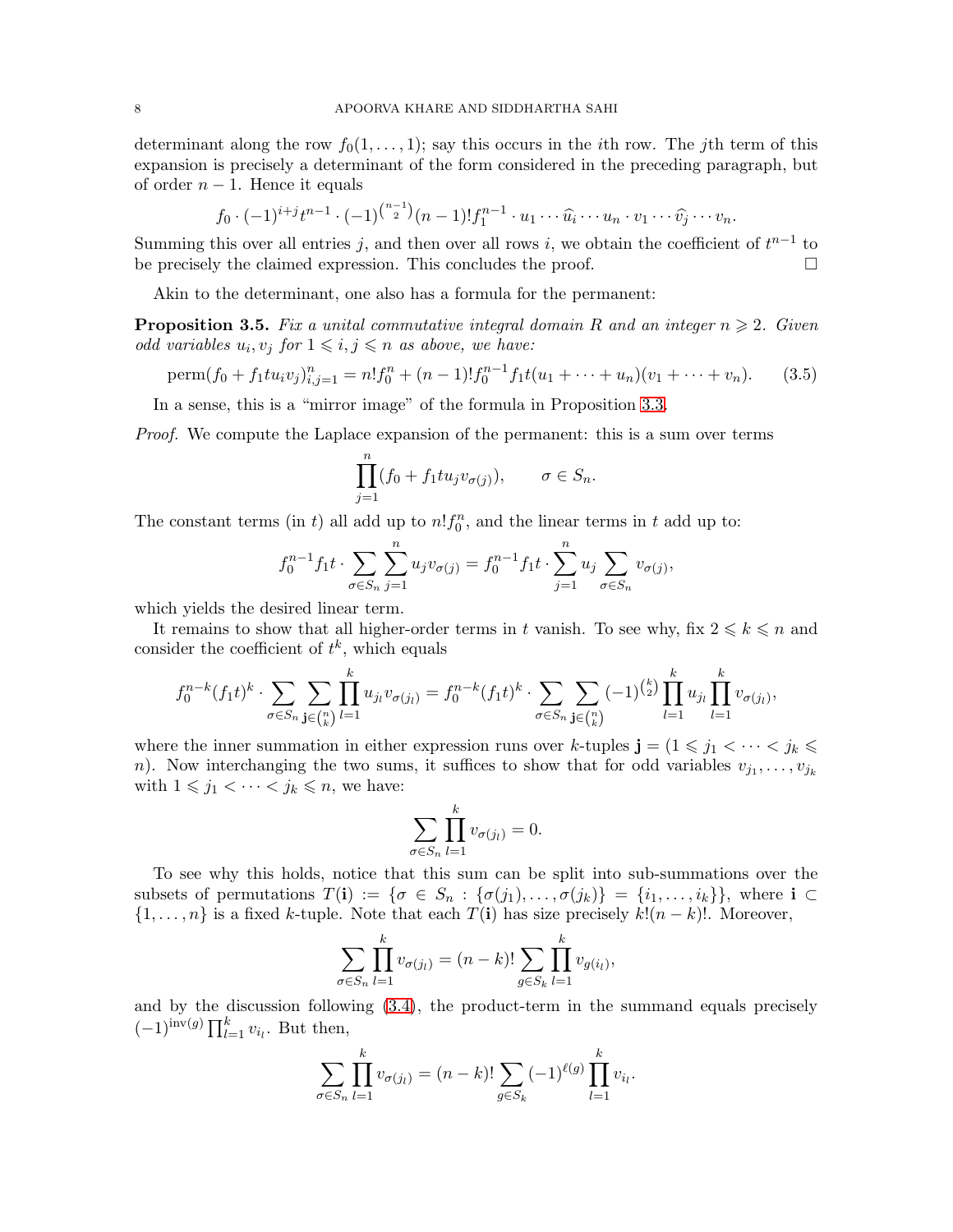Thus, it suffices to show that  $\sum_{g \in S_k} (-1)^{\ell(g)} = 0$  for all  $k \geq 2$ . But this is a special case of an 1898 result by Muir [\[17\]](#page-10-20).  $\square$ 

For completeness, we conclude this part with a fermionic counterpart of two related results for bosonic variables – Cauchy's product identities:

<span id="page-8-0"></span>
$$
\prod_{i,j} \frac{1}{1 - u_i v_j} = \sum_{\mathbf{m}} s_{\mathbf{m}}(\mathbf{u}) s_{\mathbf{m}}(\mathbf{v}), \qquad \prod_{i,j} (1 + u_i v_j) = \sum_{\mathbf{m}} s_{\mathbf{m}}(\mathbf{u}) s_{\mathbf{m}'}(\mathbf{v}), \tag{3.6}
$$

where **m'** is the dual partition to **m**. In the fermionic case, since  $u_i^2 = v_j^2 = 0$ , the two left-hand expressions coincide:

**Proposition 3.6.** Fix a unital commutative integral domain R and an integer  $n \geq 2$ . Given odd variables  $u_i, v_j$  for  $1 \leqslant i, j \leqslant n$  as above, we have:

<span id="page-8-1"></span>
$$
\prod_{i,j=1}^{n} \frac{1}{1 - tu_i v_j} = \prod_{i,j=1}^{n} (1 + tu_i v_j) = 1 + t(u_1 + \dots + u_n)(v_1 + \dots + v_n).
$$
 (3.7)

Notice the similarity to Proposition [3.5.](#page-7-1) In fact, a similar identity holds for the more general product of factors  $(f_0 \pm t f_1 u_i v_j)^{\pm 1}$ , and we leave the details to the interested reader.

Proof. As mentioned above, the first equality holds because all variables are fermionic. We now prove the second equality; in doing so, note that all terms  $tu_iv_j$  are even, and hence commute pairwise. Moreover, viewing this product as a polynomial in t, the constant term is 1, and there are  $2^{n^2}$  terms/monomials, each of which has t-degree at most  $n^2$ . In any monomial of t-degree  $>n$ , the pigeonhole principle yields a factor of a  $u_i^2$  and a  $v_j^2$ , both of which vanish. Next, the linear terms in t clearly add up to  $t(u_1 + \cdots + u_n)(v_1 + \cdots + v_n)$ .

It remains to show that the coefficient of  $t^k$  vanishes, for all  $2 \leq k \leq n$ . For convenience, we multiply the even factors  $(1 + u_i v_j)$  in lexicographic order  $(1, 1), (1, 2), \ldots, (n, n)$ . Then the coefficient of  $t^k$  consists of terms of the form

$$
u_{i_1}v_{j_1}\cdots u_{i_k}v_{j_k}=(-1)^{\binom{k}{2}}u_{i_1}\cdots u_{i_k}\cdot v_{j_1}\cdots v_{j_k},
$$

where  $1 \leq i_1 < \cdots < i_k \leq n$  (since  $u_i^2 = 0$   $\forall i$ ) and  $j_1, \ldots, j_k$  are pairwise distinct. It is now easy to see that this term is obtained in multiple ways, where one can pair the tuple  $(j_1, j_2, \ldots, j_k)$  with  $(j_2, j_1, \ldots, j_k)$  – and this procedure pairs off the terms into couples with opposite signs. Thus, the sum of all of these terms vanishes. Proceeding in this fashion, all quadratic and higher order terms in t vanish, proving the result.  $\Box$ 

Given the theory of symmetric functions, a natural follow-up to these fermionic and bosonic Cauchy product identities is the nonsymmetric analogue of the bosonic identity, see [\[20,](#page-10-21) Theorem 1.1 and Section 3]. We leave it to the interested reader to explore if there exists a fermionic counterpart to loc. cit.

3.1. The case of  $\varepsilon$ -commuting sets of odd/even variables. In the preceding set of formulas, the two sets of variables  $u_j, v_k$  were all odd/fermionic – whereas they were all even/bosonic in an earlier section. As a consequence, in both of these settings the variables  $x_{ij} = u_i v_j$  commute in both of these settings, which makes the determinant well-defined regardless of how one expands it out.

In this concluding subsection (which is essentially an expanded remark), we derive analogous identities in a slightly more general setting. The point is to draw attention to a parameter that is implicit in the calculations in both of the above settings: the proportionality constant  $\varepsilon$  that one obtains when moving any u past any v. In the case of even/odd variables, we had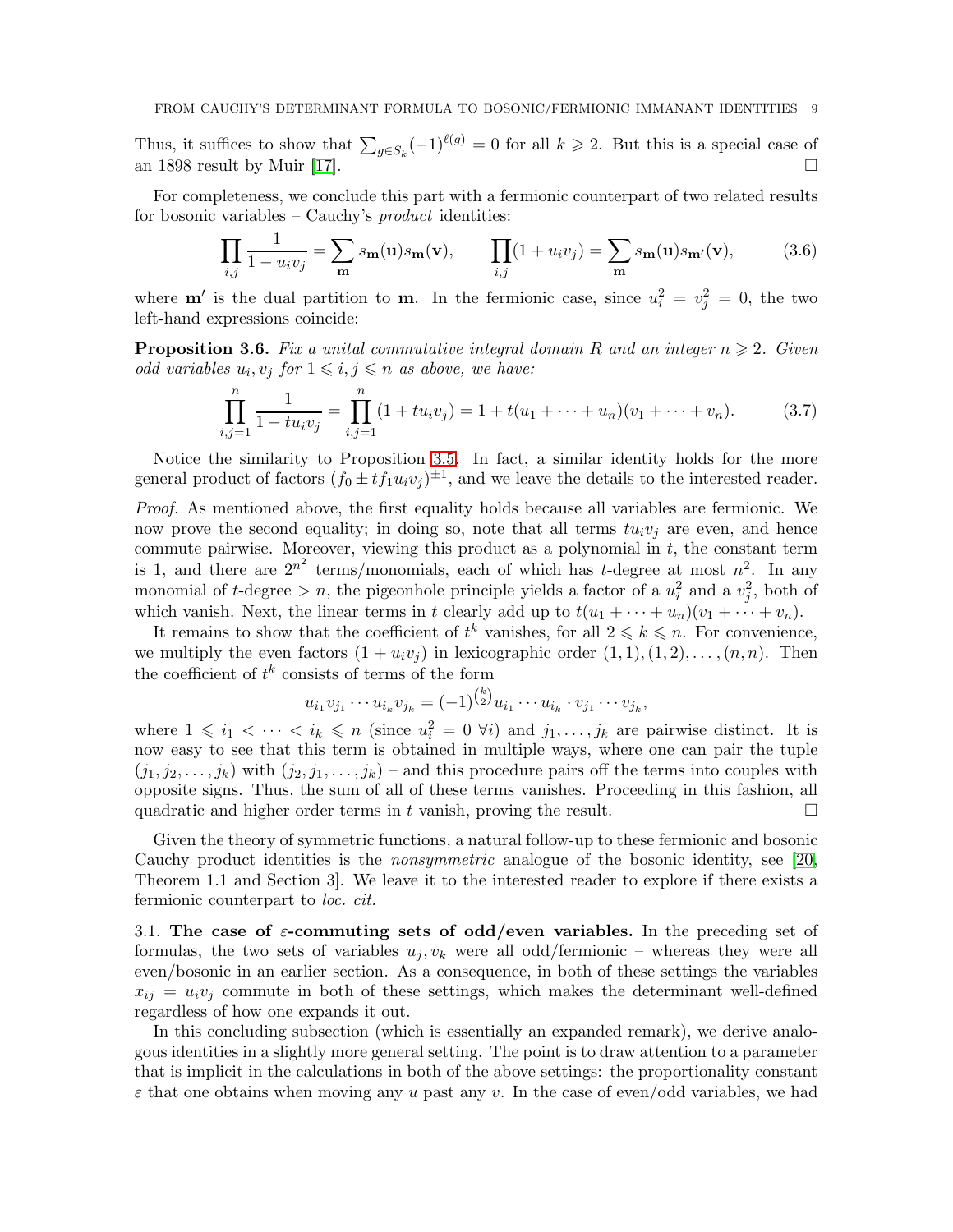specialized this parameter to equal the scalar  $\varepsilon = \pm 1$ , respectively. However, the computations in fact hold for arbitrary choice of  $\varepsilon$  in *either* setting, because the power of this scalar merely keeps track of how many  $u$  move past how many  $v$ . Thus, similar to the variable  $t$ that keeps track of the common homogeneity degree in the  $u$ 's and the  $v$ 's (separately), we now introduce another "bookkeeping" *indeterminate*  $\varepsilon$ , which ends up keeping track of the same information – but now via the number of exchanges of  $u$ 's and  $v$ 's. Notice, however, that the terms  $x_{ij} = u_i v_j$  still pairwise commute, so that  $\det f[\mathbf{u}\mathbf{v}^T]$  stays well-defined.

Thus, we now write down the "more general" formulas in the above two settings; the proofs are identical. In the case of **bosonic**  $u_i$  and  $v_j$ , if moreover

$$
\varepsilon u_i v_j = v_j u_i, \quad \forall 1 \leqslant i, j \leqslant n,
$$

then for any  $G \subset S_n$  and any character  $\chi$  of  $G$ ,

$$
e_{\chi}(\mathbf{u}) \prod_{j=1}^{n} f(tu_j v_j) = e_{\overline{\chi}}(\mathbf{v}) \prod_{j=1}^{n} f(tu_j v_j) = \sum_{\mathbf{m} \in \mathbb{Z}_{\geq 0}^n} \varepsilon^{\binom{|\mathbf{m}|}{2}} t^{|\mathbf{m}|} f_{\mathbf{m}} \cdot e_{\chi}(\mathbf{u})(\mathbf{u}^{\mathbf{m}}) \cdot e_{\overline{\chi}}(\mathbf{v})(\mathbf{v}^{\mathbf{m}}). \tag{3.8}
$$

Specializing to  $G = S_n$  and  $\chi$  the sign character,

$$
\det f[t\mathbf{u}\mathbf{v}^T] = \sum_{\mathbf{m}\in\mathbb{Z}_{\geqslant0}^n, \mathbf{m} \text{ non-increasing}} \varepsilon^{\binom{|\mathbf{m}|}{2}} t^{|\mathbf{m}| + \binom{n}{2}} \prod_{i=1}^n f_{m_i+n-i} \cdot V(\mathbf{u}) s_{\mathbf{m}}(\mathbf{u}) \cdot V(\mathbf{v}) s_{\mathbf{m}}(\mathbf{v}). \tag{3.9}
$$

Similarly, in the case of **fermionic**  $u_i$  and  $v_j$ , if moreover  $\varepsilon u_i v_j = v_j u_i \ \forall i, j$ , the analogous formula is:

$$
e_{\chi}(\mathbf{u}) \prod_{j=1}^{n} f(tu_j v_j) = e_{\overline{\chi}}(\mathbf{v}) \prod_{j=1}^{n} f(tu_j v_j) = \sum_{J \subset [n]} \varepsilon^{\binom{|J|}{2}} f_0^{n-|J|} (f_1 t)^{|J|} \cdot e_{\chi}(\mathbf{u})(\mathbf{u}^J) \cdot e_{\overline{\chi}}(\mathbf{v})(\mathbf{v}^J)
$$
\n(3.10)

for arbitrary  $G \subset S_n$  and any character  $\chi$  of G. Again specializing to  $G = S_n$  and  $\chi$  the sign character,

$$
\det(f_0 + f_1 t u_i v_j)_{i,j=1}^n
$$
\n
$$
= \varepsilon {n \choose 2} t^n n! f_1^n \cdot u_1 \cdots u_n \cdot v_1 \cdots v_n
$$
\n
$$
+ \varepsilon {n-1 \choose 2} t^{n-1} (n-1)! f_0 f_1^{n-1} \cdot \sum_{i=1}^n (-1)^{i-1} u_1 \cdots \widehat{u}_i \cdots u_n \cdot \sum_{j=1}^n (-1)^{j-1} v_1 \cdots \widehat{v}_j \cdots v_n.
$$
\n(3.11)

Similar formulas hold for the permanents, in both the bosonic and fermionic settings.

#### **ACKNOWLEDGMENTS**

A.K. was partially supported by Ramanujan Fellowship grant SB/S2/RJN-121/2017, MATRICS grant MTR/2017/000295, and SwarnaJayanti Fellowship grants SB/SJF/2019-20/14 and DST/SJF/MS/2019/3 from SERB and DST (Govt. of India), by grant F.510/25/CAS-II/2018(SAP-I) from UGC (Govt. of India), and by a Young Investigator Award from the Infosys Foundation. S.S. was partially supported by Simons Foundation grant 509766, and NSF grants DMS-1939600 and DMS-2001537.